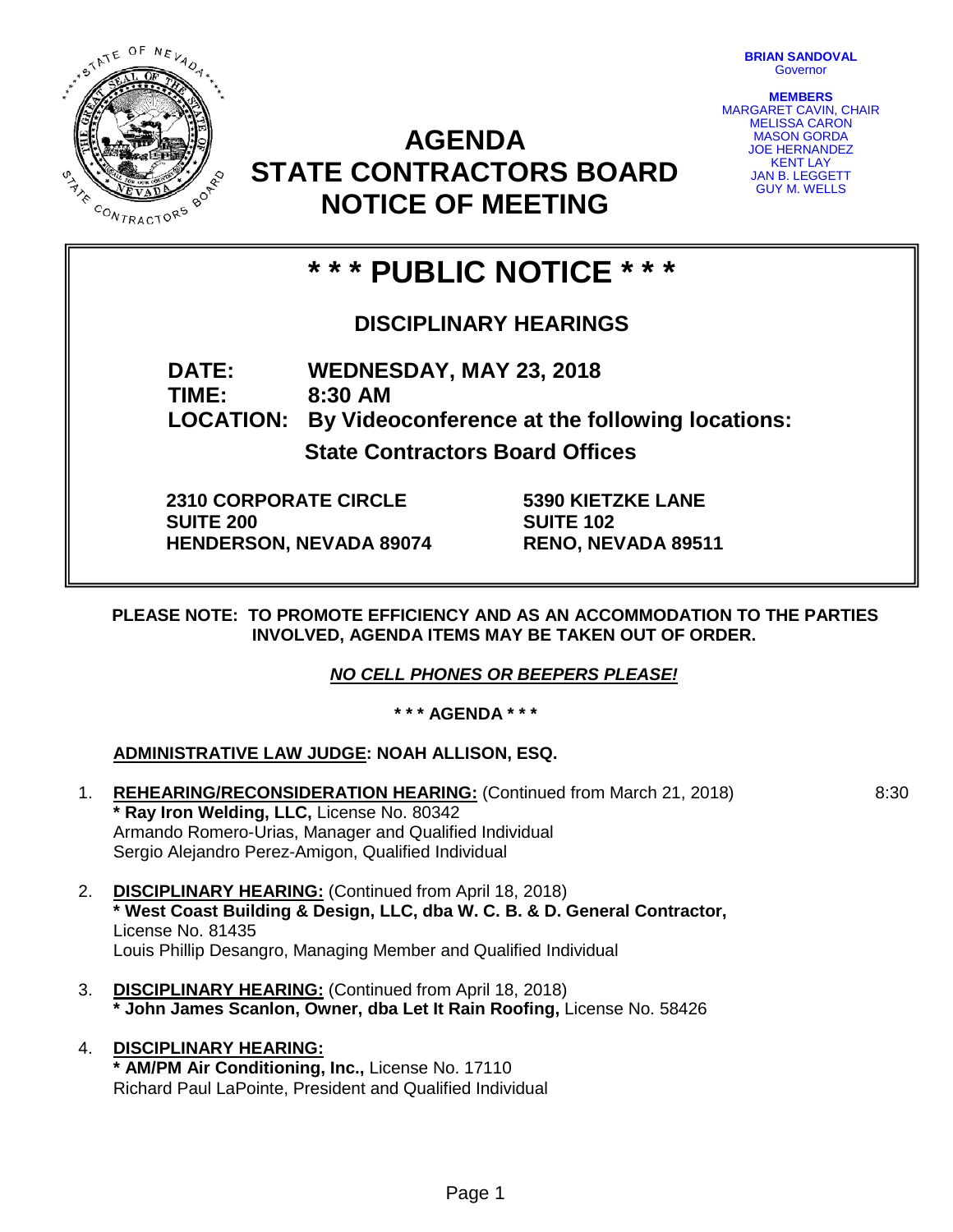#### 5. **DISCIPLINARY HEARING:**

**\* Brooklynn Stone, LLC,** License Nos. 72035, 80306 Karlin Bruce Harris, Manager and Qualified Individual

#### 6. **DISCIPLINARY HEARING:**

**\* Now Services of Nevada, LLC, dba Cool Air Now,** License No. 79017 Juan Carrilio Sotelo, Managing Member and Qualified Individual

**\* Now Services of Nevada, LLC, dba Plumbing Repair Now,** License No. 79139 Juan Carrilio Sotelo, Managing Member and Qualified Individual

**\* J & F Building Co.,** License Nos. 76264, 81489 Juan Carrilio Sotelo, Treasurer and Qualified Individual Filemon Sotelo, President and Qualified Individual

#### 7. **DISCIPLINARY HEARING - DEFAULTS: a. \* The Makeover Group, Inc.,** License Nos. 74413, 74414 Inna M. Mizrahi, President Aharon R. Mizrahi, Qualified Individual

**\*Denotes items on which action may occur.**

### **NOTICES POSTED AT THE FOLLOWING LOCATIONS**

NEVADA STATE CONTRACTORS BOARD – RENO NEVADA STATE CONTRACTORS BOARD – HENDERSON NEVADA STATE CONTRACTORS BOARD INTERNET - WEBSITE

> PASEO VERDE LIBRARY SAWYER STATE BUILDING CLARK COUNTY LIBRARY RENO CITY HALL WASHOE COUNTY COURT HOUSE WASHOE COUNTY LIBRARY

#### **PLEASE NOTE:**

- 1) Persons/facilities desiring copies of the board's agenda must submit their request in writing every six months.
- 2) With regard to any board meeting, it is possible that an amended notice will be published adding new items to the original agenda. Amended notices will be posted in accordance with the Open Meeting Law: however, they will not be mailed to individuals on the board's mailing list.
- 3) Members of the public who are disabled and require special accommodations or assistance at the meeting are requested to notify the board office in writing at 5390 Kietzke Lane, Suite 102, Reno, NV 89511 or by calling 775-688-1141 prior to the date of the meeting.
- 4) Pursuant to NRS 241.020(6), please take notice: (1) Items on the agenda may be taken out of order; (2) Two or more agenda items may be combined for consideration; and (3) At any time,